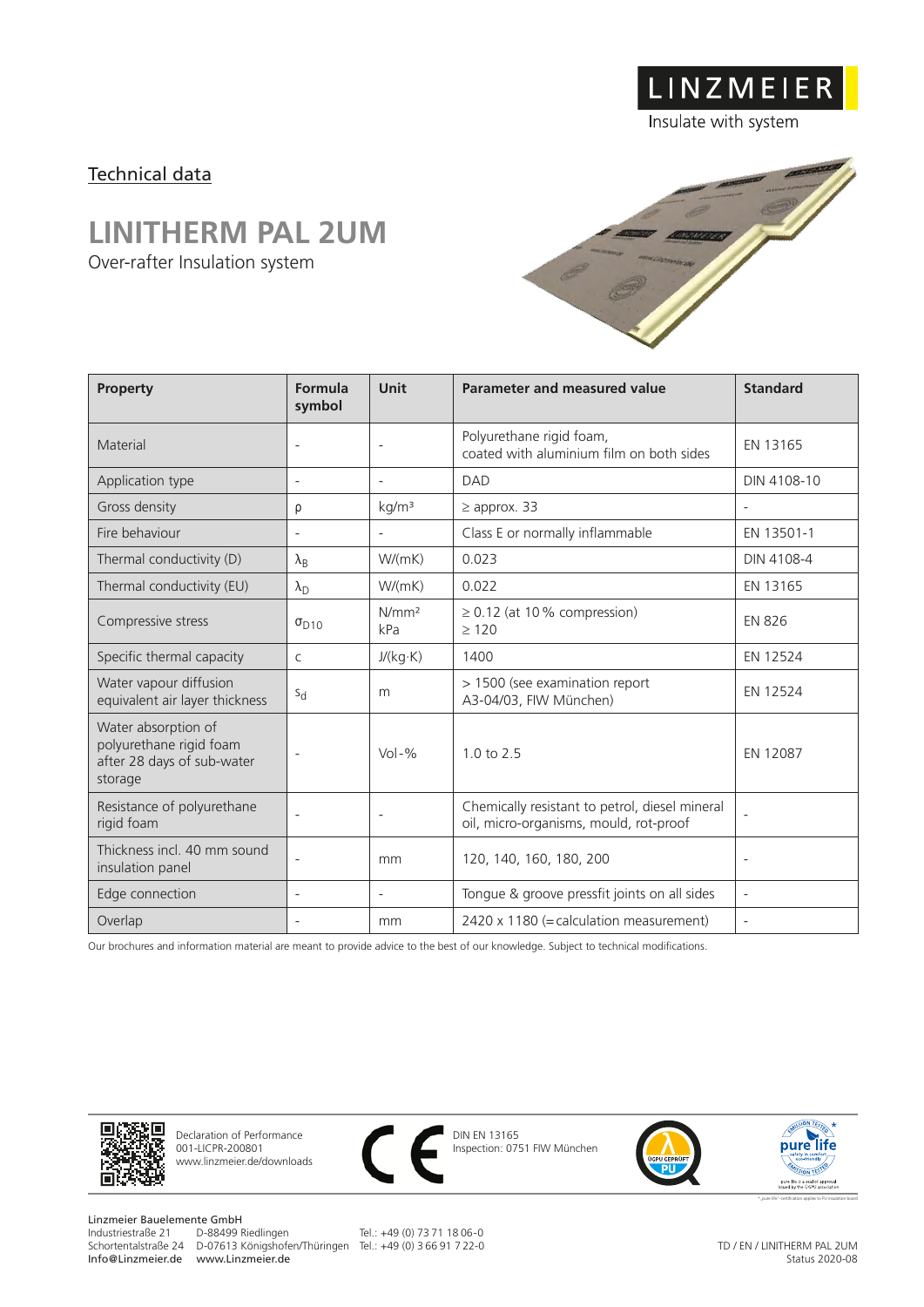### Technical data

# **Sound insulation panel**

from LINITHERM PAL 2UM



LINZMEIER

Insulate with system

| <b>Property</b>                             | Formula<br>symbol        | <b>Unit</b>              | Parameter and measured value            | <b>Standard</b>          |
|---------------------------------------------|--------------------------|--------------------------|-----------------------------------------|--------------------------|
| Material                                    | $\overline{\phantom{a}}$ | $\overline{\phantom{a}}$ | Mineral wool insulation material        | $\overline{\phantom{a}}$ |
| Designation                                 | $\overline{\phantom{a}}$ | $\overline{\phantom{a}}$ | MW EN 13162 T5-DS(T+)-CS(10)60-WS       | EN 13162                 |
| Gross density                               | ρ                        | kg/m <sup>3</sup>        | Approx. 135                             |                          |
| Fire behaviour                              | $\overline{\phantom{0}}$ | $\overline{\phantom{a}}$ | Class A1                                | EN 13501-1               |
| Thermal conductivity                        | $\lambda_{\rm D}$        | W/(mK)                   | 0.039                                   | EN 13162                 |
| Compressive stress                          | $\sigma_{D10}$           | N/mm <sup>2</sup><br>kPa | $\geq$ 0.06 (at 10 % compression)<br>60 | <b>EN 826</b>            |
| Water vapour diffusion<br>resistance factor | μ                        | $\overline{\phantom{0}}$ |                                         | EN 12086                 |
| Thickness of the sound<br>insulation panel  | d                        | mm                       | 40                                      | $\overline{\phantom{a}}$ |

Our brochures and information material are meant to provide advice to the best of our knowledge. Subject to technical modifications.

Note: The details stated above apply under normal conditions of use of the products. They are based on our experience to date and do not represent an assurance of properties. Existing laws/directives/provisions are to be followed by the user at his own responsibility.